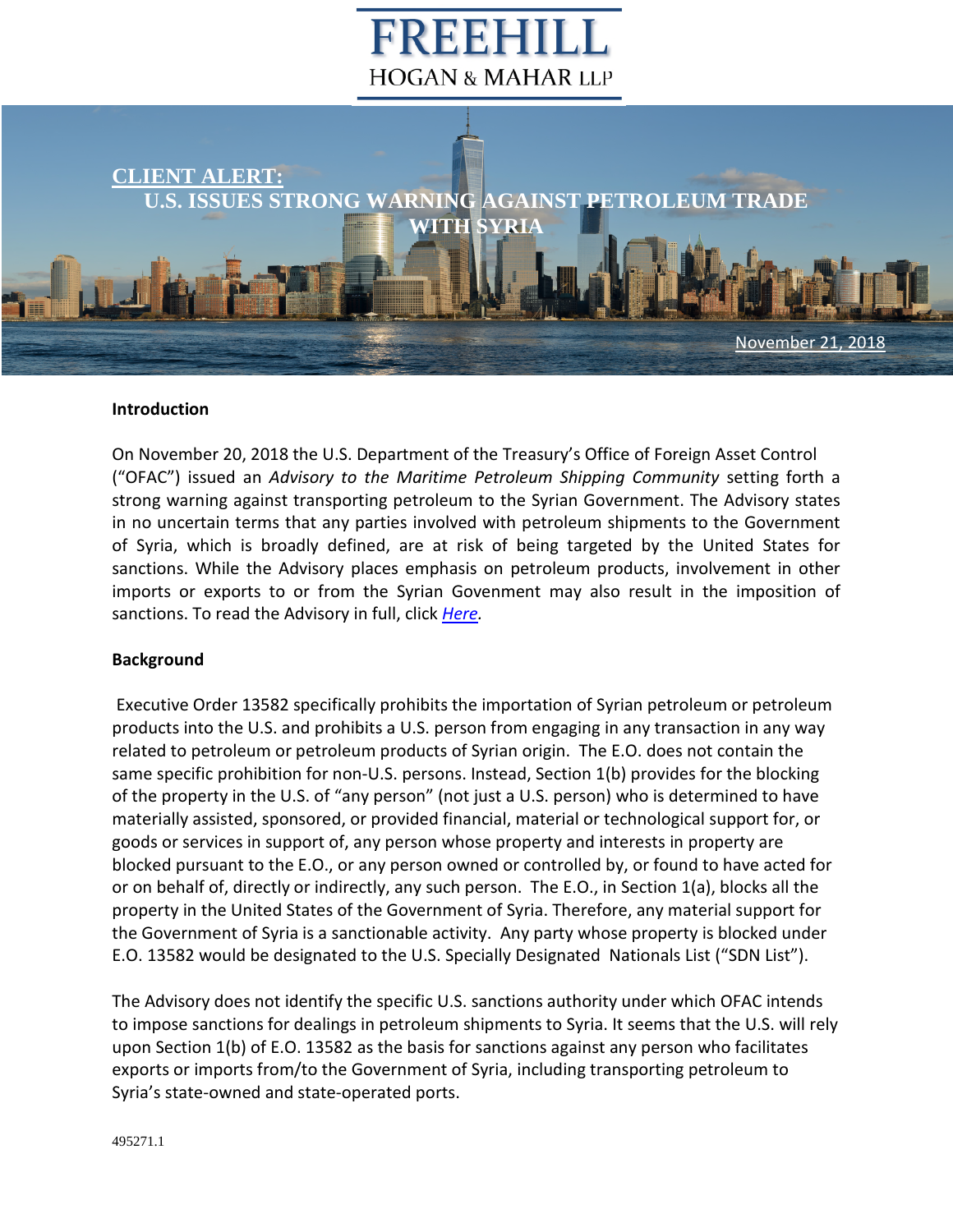In our Client Alert of August 26, 2015 regarding Executive Order 13582 we pointed out that the term "materially" is not defined in the E.O. At that time we stated that there would presumably have to be a factual determination by OFAC on a case-by-case basis to determine whether a transaction with an entity whose property was blocked under the E.O. was material. However, with its Advisory of November 20, 2018, OFAC states clearly that providing petroleum to the Syrian government and its owned and operated ports, will be a sanctionable activity. The second paragraph of the advisory reads:

> *The United States is committed to disrupting illicit financial and other support to the Syrian Government, to include transporting petroleum to its state-owned and -operated ports, regardless of the location or nationality of those facilitating such support. Those who facilitate the financial transfers, logistics, or insurance associated with these or other petroleum shipments are at risk of being targeted by the United States for sanctions." (emphasis added)*

This appears to be a new toughening of the enforcement of the U.S. sanctions against Syria. The definition of the "Government of Syria" appears in footnote 2 on page 2 of the Advisory and is very broad, as follows:

- (a) The state and the Government of the Syrian Arab Republic, as well as any political subdivision, agency, or instrumentality thereof, including the Central Bank of Syria;
- (b) Any entity owned or controlled, directly or indirectly, by the foregoing, including any corporation, partnership, association, or other entity in which the government of Syria owns a 50% or greater interest or a controlling interest, and any entity which is otherwise controlled by that government;
- (c) Any person that is, or has been, acting or purporting to act, directly or indirectly, for or on behalf of any of the foregoing; and
- (d) Any other person determined by OFAC to be included within (a) through (c).

This broad definition will necessitate a new level of due diligence for any shipowner trading to Syria. Previously, six Syrian ports or port authorities were named to the SDN List, but that number may have increased. For example, the port of Banias, which regularly receives petroleum shipments, is now on the SDN List. In any trade with Syria, the U.S. SDN List should be checked carefully to confirm that no parties to the transaction are on the List. Further research should also be carried out to attempt to determine whether an entity involved in the transaction is owned or controlled by the Syrian Government or has acted on behalf of Syrian Government or any of its owned entities.